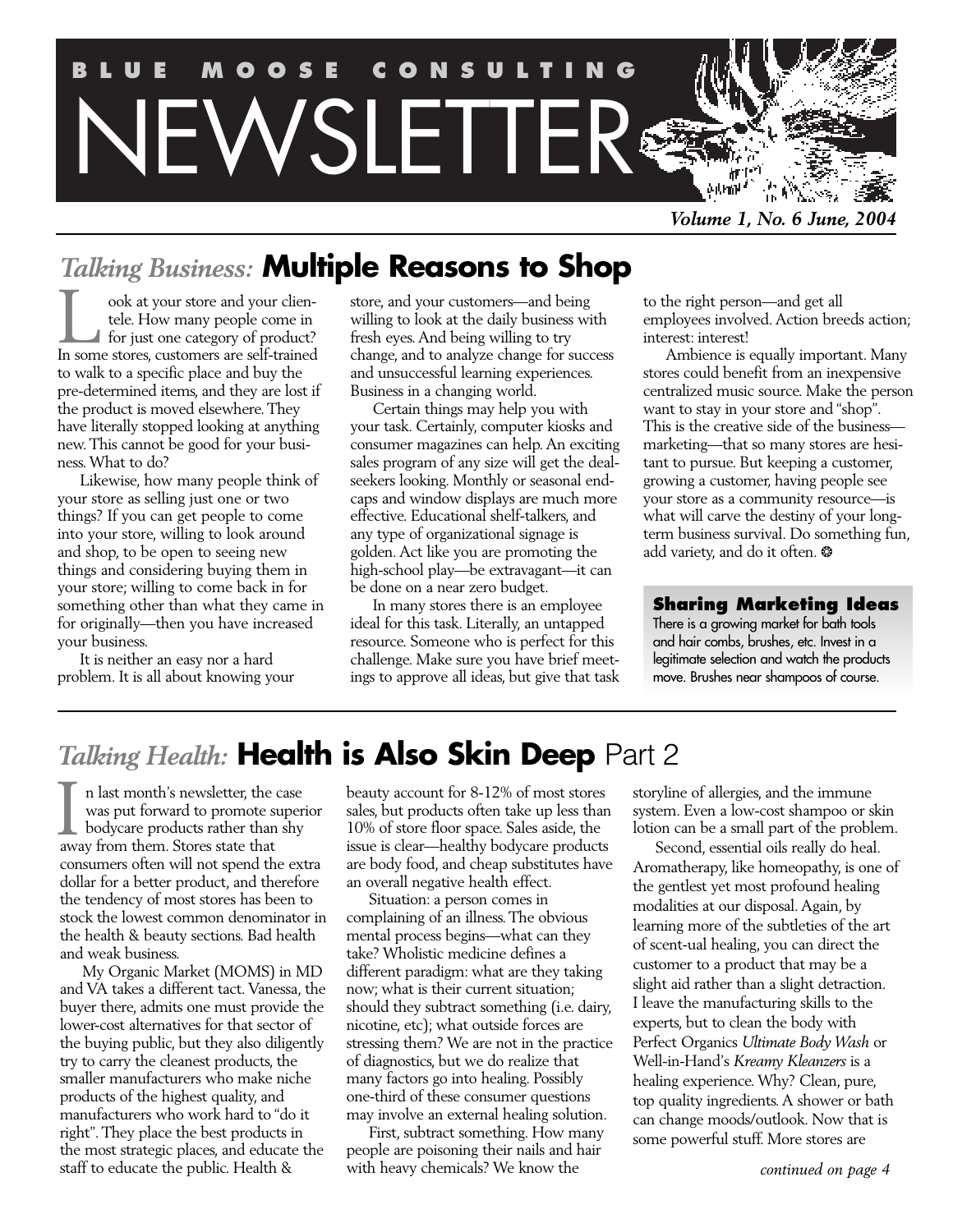

# **"MADE IN THE SHADE PROMOTION" JUNE 01-JULY 13**

## *Summer sun + outside activity equals concern for*

**skin care.** Promote those products that assist beauty, give energy, and provide antioxidant protection. Protect the skin from the inside out with these skin related products:

- Super Vita CoQ10 Multi-vitamin-mineral
- Vitamin E 400 I.U.—a mixed tocopherol blend with high gamma tocopherol at a great price
- Evening Primrose Oil 1300 mg
- Ultimate Hair & Nail Formula
- Age-Less Skin Formula ™—a best seller.
- Ascorbyl Palmitate 500 mg—in Vcaps
- DMAE 100 Mg—in Vcaps.

### *All sizes of these 7 products qualify for the promotion.*

- 1. Buy 4, get one free —so stock up, pass on savings, and save
- 2. For every 12 SKUs bought, the customer will receive (1) ball cap to protect the face from the sun. The cap says, "*Power Up,*" on the front, and "*Bluebonnet, Nutrition to the 5th Power*" on the back.

Get ready for the *Bluebonnet Protein Powder*, arriving sometime very soon!



# **JUNE PROMOTION 20% OFF MENTAL RELIEF SPECIAL**

- Brain & Memory tonic
- Nervous System tonic
- Green tea extract—organically grown
- Hawthorn blend—leaf, flower & berry
- Ginkgo extract

#### *Product notes:*

Basil will soon by Holy Basil

Madder Hydrangea is now labeled "Stone Breaker compound"

Oat grass (extract + glycerite) will be labeled 'Oat Seed'

*Coming soon*—to great demand—Cinnamon extract certified organic aromatic bark: hand-harvested, shade dried 1 oz. \$5.50-11.00 4 oz. \$20.90-41.80

### *Don't forget the new products Cranberry Liquid Extract & Oral Health Tonic*

Celebrating 25 Years as America's leading Liquid Herbal Extract Company

Not represented by BMC in NJ, NC



**NORDIC NATURALS** 

## **LOOK AT ALL THESE LIQUIDS: PURE & GREAT TASTING OMEGA OILS**

- Arctic Cod Liver Oil Orange 8 oz.
- Arctic Cod Liver Oil Orange 16 oz.
- Arctic Cod Liver Oil Peach 8 oz.
- Arctic Cod Liver Oil Plain 8 oz.
- Arctic Cod Liver Oil Singles
- Arctic Cod Liver Oil For Pets 8 oz.
- Peachy Keen Kids Arctic Cod Liver Oil
- Omega-3 Liquid
- Ultimate Omega Liquid
- Kosher Omega-3 Liquid—the world's first
- Complete Omega Liquid (fish & cert. org. borage oil).

## *WOW !! Don't miss this market: are you highlighting these superior Omega-3 liquids?*

*June special* **NORDIC ULTIMATE OMEGA (IN LIQUID OR CAPS) 15% OFF**



# **ALWAYS SAFE, ALWAYS EFFECTIVE**

*See the new website, http://www.newtonlabs.net/*

New colors are coming to the labels; *a super new introductory buy-in program*

Make a change: Single Remedy Display @ 10x and15x (best for notable results)

- *New display: either top 20 or top 40 remedies*
- *30-40% off. Approx. 9" x 17" x 8"*
- *and receive a free copy of Dr. Luc Chaltin's "Homeopathy for First Aid and Common Ailments"*

#### **JUNE SPECIALS 15% OFF** any quantity

- *•* Pump Sprays *•* Pain Stopper Gel, Swimmer's Support, Hangover Relief, Panic Button!
- *•* Complex Specials: Exhaustion, Muscle Ease, Motion Sickness

#### *Start to make Homeopathy pay in your store:*

save big, get a staff training and see the results of modern homeopathy at its finest! "Jump start your health!"

Liquids, pellets. Superior compounds and individual remedies, cell salts and ointments. We have it all: hand-succinated, organic alcohol, well-water, clinically devised, family owned.

Order now on OrderDog.com or direct.

Not represented by BMC in PA, NJ Not represented by BMC in NC, WV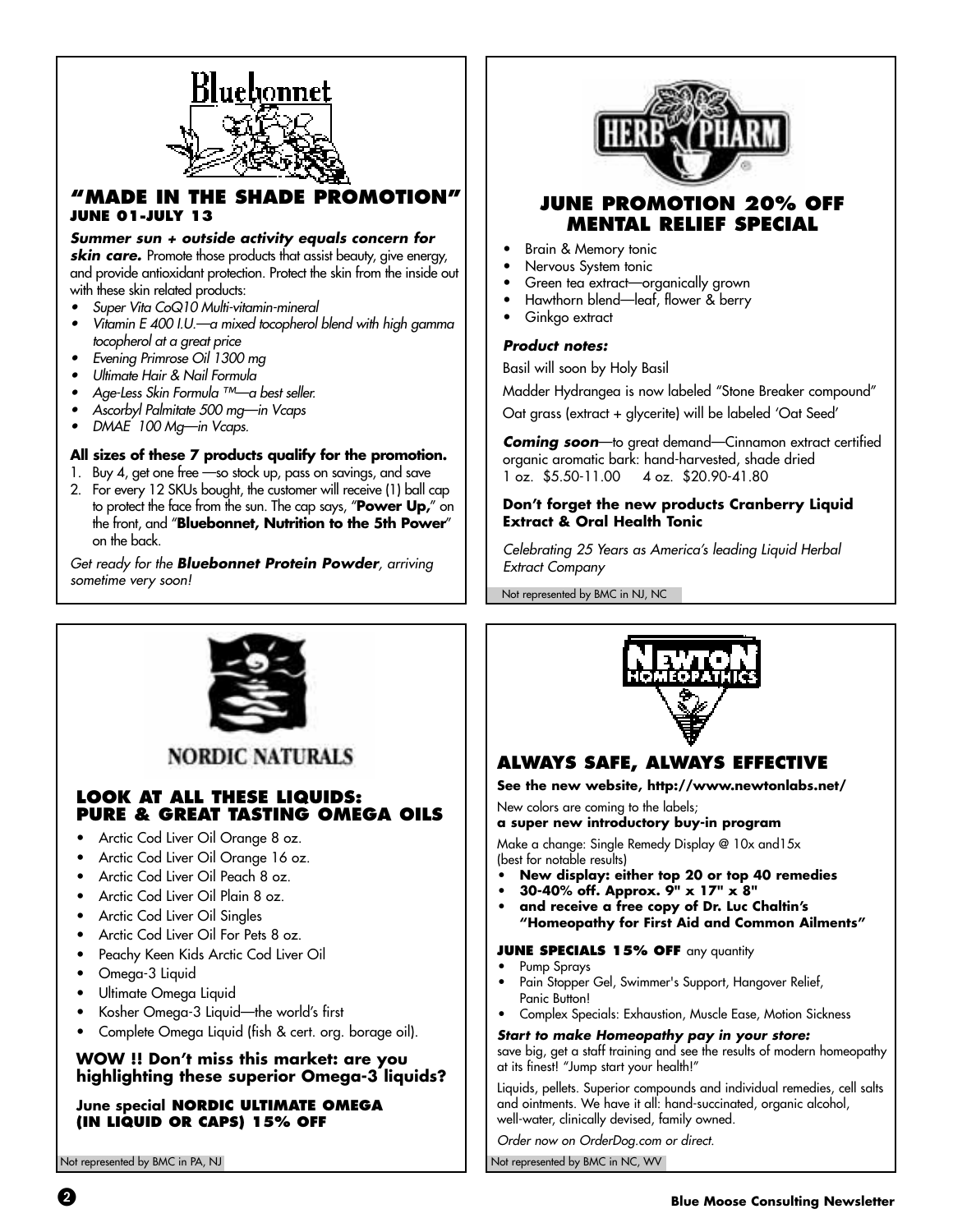

- Rebuild your skin, hair and digestive health
- Solve constipation & gas for children + adults
- Get a hold of your reflux and heartburn
- Build athletic stamina and recovery in workouts/competition

Learn something new about the application of aloe every month.

### *Daily Greens is becoming a best seller. 15% off 12 bottle purchases.*

- Sample packets available with order.
- 12 Greens, 8 foods and whole leaf aloe: more greens than any other product.
- A two-month supply. 1 Tbs provides 4-5 servings of vegetables!!

## *To repeat—Daily Greens*

- *+ Aloe Life whole leaf aloe*
- *+ Fibermate = real healing*



# *Power Prism® Natural Crystal Deodorants* Fresh Scent Spray

## *Power Prism® Counter* **Display** Natural Crystal **Deodorants**

- 6 Unscented Spray
- 6 Fresh Scent Spray
- 6 4.5 oz Rock Crystal

# **10% OFF FOR DISPLAY OR INDIVIDUAL PIECES.**

Summer time is when people ask for *WART WONDER*. This single product is one of the best selling products I represent. Stock a counter display for the summer and watch product disappear with the warts.



### *Introducing Perfection.*

At Perfect Organics, our mission is simple: to create wholesome products unrivaled in perfection, purity and effectiveness. You will never find chemical additives, artificial ingredients, fillers or synthetic preservatives of any kind in our products. With ingredients like healing and nourishing Shea Butter, and essential oils, such as exotic and warming Chinese ginger, fresh and stimulating Italian orange, calming and rejuvenating French lavender, and stimulating mint, combined with numerous healing botanical extracts, renewing plant oils, including sweet almond oil, hazel nut oil, sunflower oil, and calendula extract— Perfect Organics Body Scrubs and Lip Balms are perfect examples of how expertly blended, natural formulations can do wonders for the lips, skin, body, and soul.

## **THIS MONTH:15% OFF BODY SCRUBS AND ALL LIP BALMS**

- Lavender Lavish Body Scrub, Orange Ginger Body Scrub
- Shea Butter Lip Balms (vegan): Citrus Orange, Fresh Mint, Vanilla Twist,

*as clean as it gets and vegan.*

# EssentialEgranular

*Are you selling ineffective probiotics?* For most probiotic products, it is all about real estate in the gut.

For Dr. Ohhira's Probiotics 12, it is about immediate viability, long-term resiliency and effective application. And Dr. Ohhira's probiotic 12 does many things other probiotics cannot even address.

#### *The world's best selling probiotic. What's in your refrigerator?*

Probiotics 12 needs no refrigeration: it is a 5-year fermentation product. Your choice for severe, persistent problems until you realize it should be your choice for everyone, every time.

#### *This month: Introducing Dr. Ohhira's*  **PROBIOTIC KAMPUKU SOAP 15% INTRODUCTORY SALE**

In the Orient this is called a beauty soap, but with the Probiotic extract (TH10 strain of the LAB from the Probiotics 12) this soap will show many beneficial health-related applications. Great for the scalp too!

Includes Apricot, Wild Vine, Chinese Matrimony, Mulberry, Sea Tangle, Chinese Cabbage, Plum, Wild Strawberry, Loquat, Mugwort, Brown Seaweed, Shittake Mushroom, Chinese Bayberry and Oleaster. No fragrances, stabilizers, deodorants, preservatives, chemicals or artificial colors.



## **OLBAS HAS A WINNING PARTNER. THE NATURE'S**

**WONDERLAND™** products have been discovered by several stores, and consumers are noticing: a new herb company! These herbs and time-honored blends are in veggie caps. Gain new customers with the best of remedies from the master herbalist who started Penn Herb Company 75 years ago.

## **THIS MONTH: BUY 4, GET ONE FREE OF:**

MUST identify to order-taker

*Trim & Slim ™ 60 Vcaps/700 mg.*  Ingredients: Proprietary Herbal Blend: Bladderwrack, Chickweed. Wholesale/retail \$4.70- \$9.39

#### *Cellulite Formula™ 60 Vcaps/600mg*

Ingredients: Proprietary Blend: Black Cohosh Root, Chaparral Herb, Fenugreek Seed, Garlic, Golden Seal Root, Mandrake Root, Quassia Chips, Sage Leaves. Wholesale/retail \$6.00- \$11.99

**SPECIAL PRICE:** *custom Olbas Counter Display with Olbas Instant Herbal Tea.* Olbas sells!! Display holds 8 teas, 12 inhalers, 6 pastilles and 6 cough syrups—*Limited time offer—\$113.28*. Free shipping and Olbas trial display (\$20.00 value)



Requested in juice bars, flying off counters as a daily dose, talked about by raw-food-ists, Juvo is making an impression.

You don't have a product as complete—a complete meal per packet—or processed as uniquely.

### *1 serving: 0 cholesterol, 0 saturated fat, 6 grams protein, 0 sugars, high nutritional profile*

JUVO is the choice for dieters skipping a meal. Can be mixed with water. Traveling? Vacation?

Now, Juvo is at a price and in a display that will garner interest, questions and sales.

*"Beautiful JUVO Floor Display" now in stock and available at* **25% OFF THIS MONTH + FREE SHIPPING.**

*New customers are gained each day through education, and enzymes are the basis of health.*

Not represented by BMC in PA, NJ